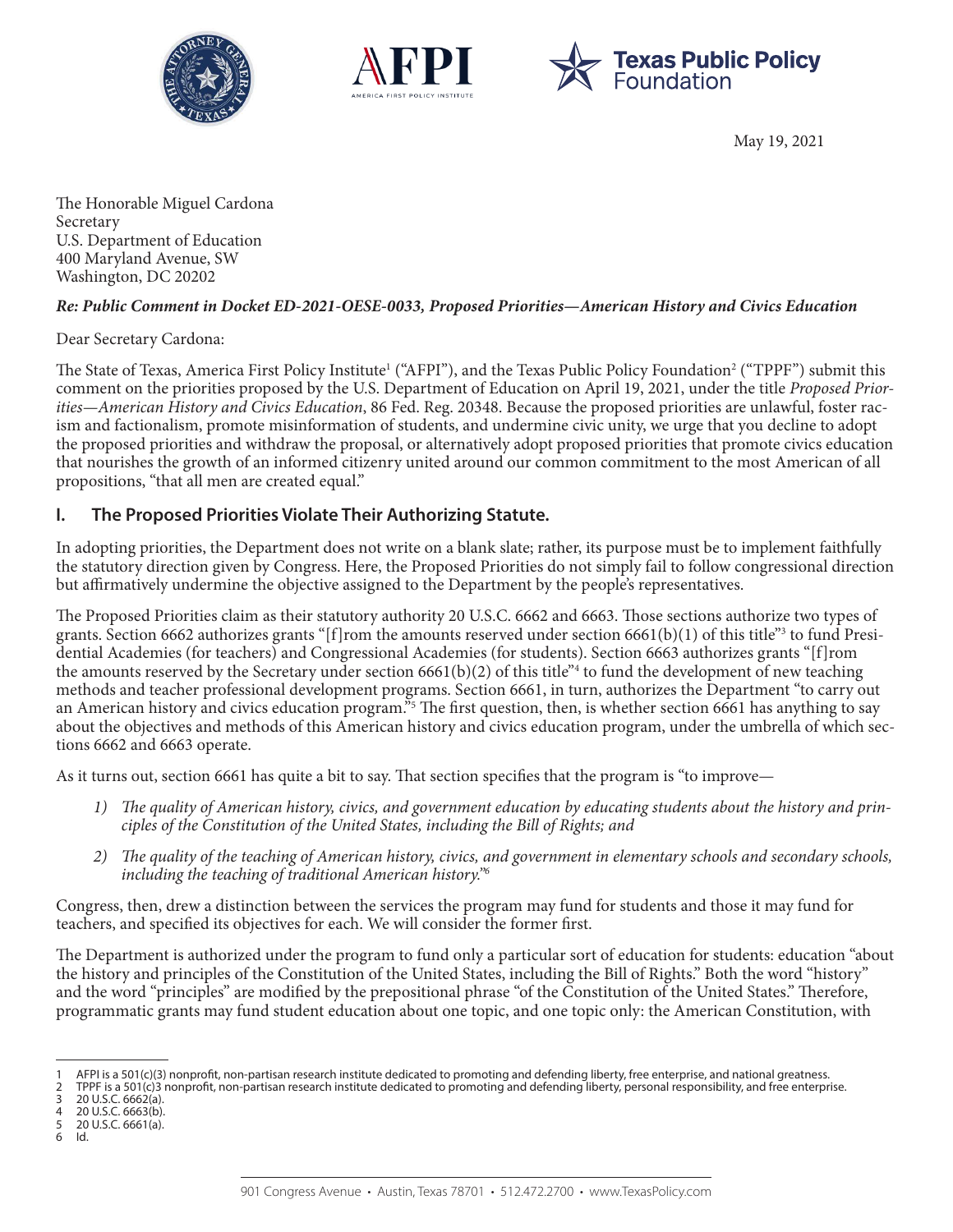respect both to its content and underlying philosophy, including the regime it creates (its "principles") and its existence in time (its "history"). Programmatic grants may not be used to teach about other topics in American history or civics.

How do the Proposed Priorities educate "about the history and principles of the Constitution of the United States"? They do not. Indeed, the word "Constitution" appears in the Proposed Priorities precisely once, in an (unattributed) quotation to section 6661 that is then left to languish without discussion. *See* 86 Fed. Reg. at 20349. The first Proposed Priority is intended to fund teaching that "validate[s] and reflect[s] the diversity, identities, histories, contributions, and experiences of all students." *Id.* at 20349. The grants funded under this Proposed Priority, then, will educate about the students and their characteristics, not about the Constitution. Likewise, the second Priority would fund teaching about "critical thinking," including "evaluating sources and evidence" and "[u]nderstanding … biases." *Id.* at 20350. Again, nothing about the Constitution to be seen.

Turning to the services that may be funded for teachers, we see that they must improve "the quality of the teaching of American history, civics, and government in elementary schools and secondary schools, including the teaching of traditional American history."7 This provision differs from the provision specifying the objective of student education in that it requires only that the education provided to teachers "*includ[e]* the teaching of traditional American history" (emphasis added). The statute thus leaves open the possibility that teachers may be assisted to develop excellence in teaching some topics other than traditional American history. The statute is clear, though, that the program must pursue excellence in teaching "traditional American history" as at least one topic area.

The Proposed Priorities fail to pursue that objective. That is because the history that the Proposed Priorities intend to assist teachers to teach is precisely the opposite of "traditional American history." The Department itself holds out the 1619 Project as exemplary of the sort of teaching the Priorities promote. 86 Fed. Reg. at 20349. The first paragraph on the 1619 Project's homepage declares that "it is finally time to tell our story truthfully," and explains that the project's "aim [is] to reframe the country's history."8 This sort of reimagined history is the target of the Proposed Priorities, which will focus on "systemic marginalization [and] biases ... in American history," as well as "uncovering and recognizing bias in primary ... sources." 86 Fed. Reg. at 20349-50. We have no love for the 1619 Project, which is deeply flawed, but surely even its supporters would admit that the project (and any history teaching modeled after it) does not constitute "traditional American history."

The education offered to teachers under the Proposed Priorities is problematic, then, in two ways. First, the Priorities fund education for teachers that does not equip them to teach, among other things, "traditional American history," as section 6661 requires. The teaching that the Principles will promote will not be "teaching … including the teaching of traditional American history."

Second, insofar as the teaching fostered by the Proposed Priorities comes to be common throughout the United States, it will displace the teaching of "traditional American history," because the central thrust of the 1619 Project and related educational enterprises is that American history as it has traditionally been taught is fundamentally wrong. The education the Priorities have in mind thus differs from, say, the teaching of statistical methods, which is not "traditional American history" but is compatible with it. Because the Proposed Priorities will, to the extent they achieve their objectives, cause to cease the teaching of the one sort of history Congress expressly intended to promote, the Priorities would be arbitrary and capricious if adopted, because they would undermine one of Congress's specified objectives in enacting the statute.

# **II. The Proposed Priorities Would Permit and Foster Applications That Violate Title VI of the Civil Rights Act.**

Title VI of the Civil Rights Act provides as follows:

*No person in the United States shall, on the ground of race, color, or national origin, be excluded from participation in, be denied the benefits of, or be subjected to discrimination under any program or activity receiving Federal financial assistance.9*

The Proposed Priorities apply only to "activit[ies] receiving Federal financial assistance." Therefore, recipients of funds under the Priorities have an obligation not to "subject[] to discrimination" either students or teachers who receive education in their programs, and the Department has an obligation to ensure that the Priorities do not bring about such discrimination.

<sup>7</sup> 20 U.S.C. 6661(a)(2). 8 "The 1619 Project," *New York Times Magazine* online, accessed May 13, 2021, https://www.nytimes.com/interactive/2019/08/14/magazine/1619-america-slavery.html. 42 U.S.C. 2000d.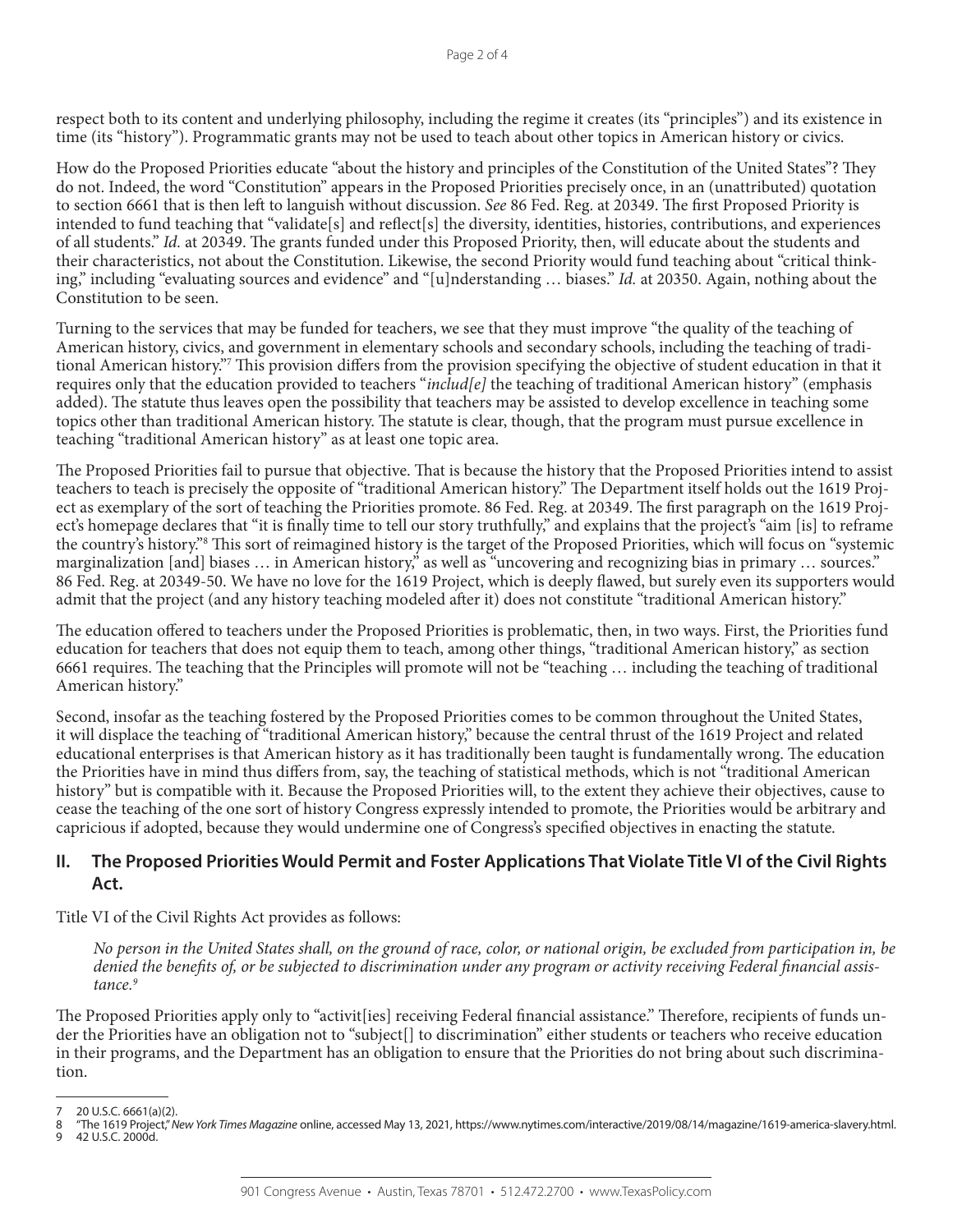The Department itself tells us what discrimination under Title VI means: to discriminate is, *inter alia*, to "[s]ubject an individual to … separate treatment in any matter related to his receipt of any service," as well as to "afford [an individual] an opportunity" to "participate in [a funded] program" which "is different from that afforded to others under the program," on account of race, color, or national origin.<sup>10</sup>

The Proposed Priorities would, as formulated, permit and even foster the funding of discriminatory projects in contravention of Title VI. To address the first Priority, an applicant must, e.g., "incorporate[] teaching and learning practices that … [t]ake into account systemic marginalization, biases, inequities, and discriminatory policy and practice in American history." 86 Fed. Reg. at 20349. While "systemic marginalization [and] biases" are not defined in the Priorities, we can gain some idea of what they are by looking to the materials (held out as exemplary in the Proposed Priorities, *id.*) provided by the Smithsonian's National Museum of African American History and Culture. Those materials inform us that "no one is colorblind to race";<sup>11</sup> that white people "must ... work to change their internalized racism," lest they "(un)consciously uphold aspects of white supremacy, white-dominant culture, and unequal institutions and society";  $^{12}$  and that "[w]hiteness (and its accepted normality) … exist as everyday microaggressions toward people of color."13

Drawing on the examples given by the Proposed Priorities, then, "teaching and learning practices that ... [t]ake into account systemic marginalization [and] biases" appears to mean practices that convey to students that some people (those who are white) hold certain ideas and engage in certain practices simply because of their race (or at least tend to hold these ideas and engage in these practices absent strenuous efforts to the contrary) while other people (those who are people of color) do not hold these ideas and engage in these practices simply because of their race. Such instruction necessarily subjects program participants to "separate treatment" on account of race, as well as "afford[s] … an opportunity" to "participate in [a funded] program" which "is different from that afforded to others under the program" on account of race.<sup>14</sup> That is because program participants who are white are told that they hold racist ideas and engage in racist conduct simply because of their race, whereas people of color who participate in the program are not told this about themselves. The result is that for white participants, participation in the program may be accompanied by "feelings of guilt, sadness, confusion, defensiveness, or fear" that are not prompted for people of color who participate.15

This is exactly the sort of differential treatment in federally assisted programs that Title VI of the Civil Rights Act was meant to abolish. Because the Proposed Priorities, as currently articulated, would permit and even foster programs that treat some participants differently than others based solely on their race, finalizing the Priorities would be unlawful, arbitrary, and capricious.

## **III. The Proposed Priorities Would Misinform Students About American History and Exacerbate Civic Divisions.**

In specifying the education that students should receive under the American Civics and Education program, Congress selected the "history and principles of the Constitution of the United States, including the Bill of Rights," for a reason. The Constitution creates the American regime, and the regime is the form of the city; the Constitution, then, makes America to be what it is. It makes us who we are as a people. St. Augustine famously remarked that a people is defined by what they love in common.<sup>16</sup> In America, we come from all countries and ethnic backgrounds; we follow different occupations; we have a bewildering array of traditions; we enjoy various pastimes; we differ in how and whether we worship God. What we have in common is the Constitution; if we are to be a single people, it will be out of love for the Constitution and the principles on which it stands.

Those principles are what make America unique. America is not the first republic, or the first country in which the people rule, or the first regime in which laws govern rather than men. The American innovation was to recognize the sovereignty of the people while effectively dividing and limiting the exercise of sovereignty. The result was that ordinary people could rule themselves, alone and in the various communities—states, towns, churches, professional and charitable associations that they form. The American Constitution leaves to these ordinary people, acting alone or together, the most important

<sup>10</sup> 34 C.F.R. 100.3(b)(iii) and (v).

<sup>11</sup> "Talking about Race: Race and Racial Identity," the Smithsonian's National Museum of African American History and Culture, accessed May 18, 2021,

[https://nmaahc.si.edu/learn/talking-about-race/topics/race-and-racial-identity.](https://nmaahc.si.edu/learn/talking-about-race/topics/race-and-racial-identity)

<sup>12</sup> "Talking about Race: Being Antiracist," the Smithsonian's National Museum of African American History and Culture, accessed May 18, 2021, [https://nmaahc.si.edu/learn/talking-about-race/topics/being-antiracist.](https://nmaahc.si.edu/learn/talking-about-race/topics/being-antiracist)

<sup>13</sup> "Talking about Race: Whiteness," the Smithsonian's National Museum of African American History and Culture, accessed May 18, 2021, [https://nmaahc.si.edu/learn/talking-about-race/topics/whiteness.](https://nmaahc.si.edu/learn/talking-about-race/topics/whiteness)

<sup>14</sup> 34 C.F.R. 100.3(b)(iii) and (v).

<sup>15</sup> "Talking about Race: Whiteness."

<sup>16</sup> Augustine of Hippo, *The City of God*, bk. 19, ch. 24. President Biden quoted this passage from St. Augustine in his inaugural address.